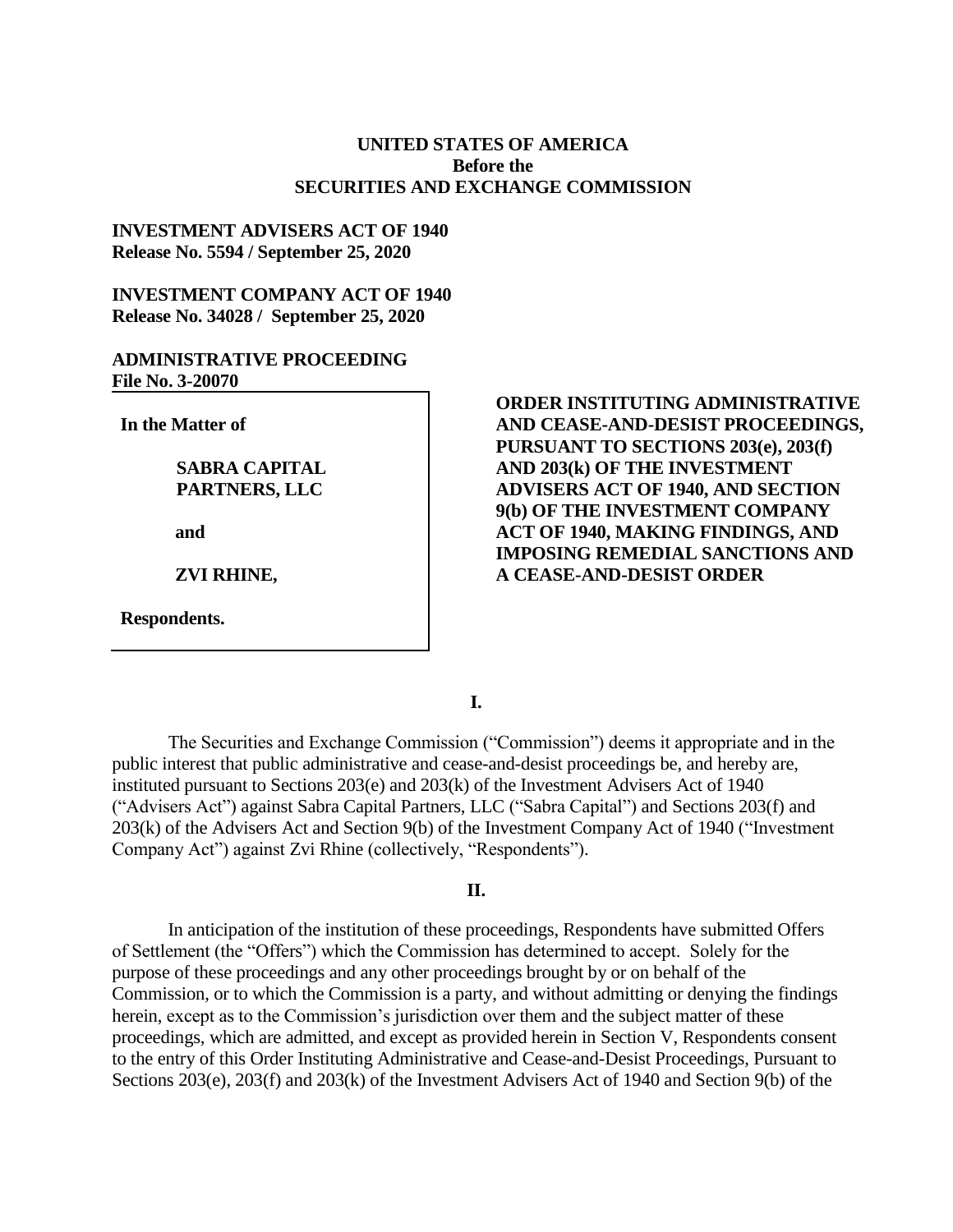Investment Company Act of 1940, Making Findings, and Imposing Remedial Sanctions and a Cease-and-Desist Order ("Order"), as set forth below.

### **III.**

On the basis of this Order and Respondents' Offers, the Commission finds that:

#### **Summary**

1. These proceedings arise out of misrepresentations by unregistered investment adviser Sabra Capital and its managing member, Zvi Rhine, concerning the performance of a hedge fund (the "Fund") advised by Sabra Capital. Rhine, through Sabra Capital, managed the Fund since its formation in 2012. From at least January 2018 through April 2019, Sabra Capital and Rhine concealed the Fund's struggles by misrepresenting the Fund's performance in updates sent to the Fund's limited partners. In addition, Sabra Capital and Rhine provided a false audit report to one investor in the Fund that contained misrepresentations about the Fund's performance in order to conceal their prior misstatements.

### **Respondents**

2. **Sabra Capital Partners, LLC**, is an Illinois limited liability company that Rhine formed in July 2012, with its principal place of business in Chicago, Illinois. Sabra Capital is the investment adviser and general partner to the Fund. Sabra Capital is not registered with the Commission or any state securities regulator.

3. **Zvi Rhine**, age 40, is a resident of Deerfield, Illinois. Rhine has been the managing member of Sabra Capital since its formation in 2012. Since July 2015, Rhine has also held multiple roles at a publicly traded company, including serving as a member of the board of directors, Chief Financial Officer, and President.

### **Other Relevant Entities**

4. **The Fund** is a hedge fund formed by Rhine as a Delaware limited partnership in 2012. The Fund is a pooled investment vehicle within the meaning of Advisers Act Rule 206(4)- 8(b). Sabra Capital is the investment adviser to and general partner of the Fund. By October 2019, the Fund ceased investment activities and had redeemed nearly all investors' interests in the Fund.

### **Fund Background**

5. In July 2012, Rhine formed the Fund as an investment vehicle focused on achieving high risk-adjusted returns while limiting volatility and downside risk through portfolio construction and risk management. The Fund invested primarily in equities, options, and below investment grade debt. Limited partners agreed to pay Sabra Capital monthly management fees and quarterly performance allocations.

6. From October 2012 through July 2015, Sabra Capital and Rhine raised approximately \$7.67 million from 24 investors (including Rhine), who were limited partners in the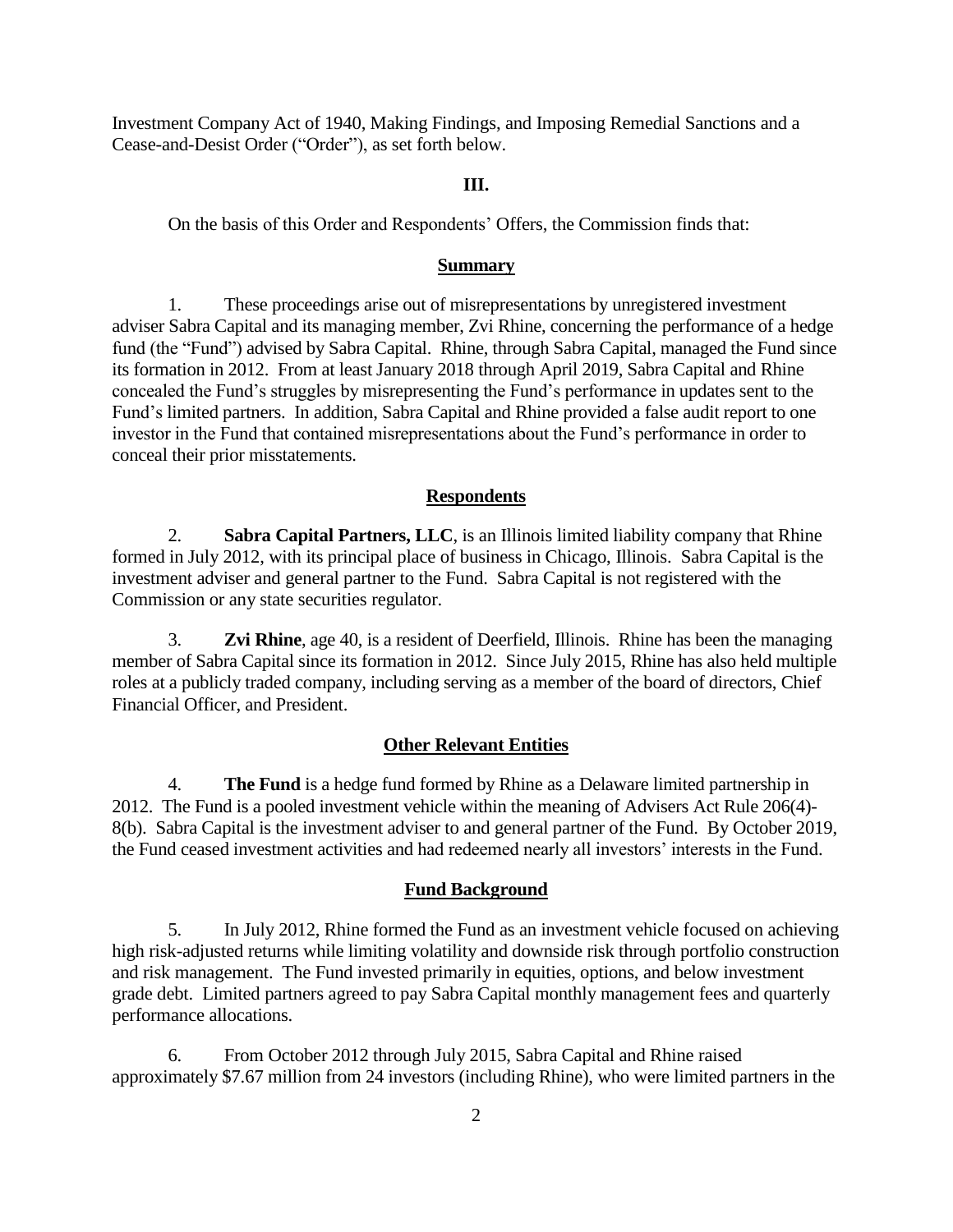Fund. There have been no additional investments in the Fund since July 2015. The Fund had net assets of \$6.1 million as of the end of 2014. However, through a combination of investor redemptions and losses, by the end of 2017, net asset value declined to approximately \$1.2 million and only 12 investors remained. Net asset value further declined to approximately \$538,000 by the end of 2018, and most of the remaining twelve investors were Rhine's friends and family members.

7. As part of their regular communications with investors, Sabra Capital and Rhine emailed monthly performance reports that Rhine prepared to the Fund's limited partners. These monthly performance reports typically included the Fund's monthly, quarterly, year-to-date, and/or inception-to-date returns on a net and gross basis.

8. In addition, the third party administrator engaged by Sabra Capital and Rhine prepared quarterly performance statements that it distributed to the limited partners in the Fund.

### **The Fund Experienced Losses Beginning in 2014**

9. The Fund enjoyed strong performance from its inception in July 2012 through June 2014, earning a cumulative return of 95.44% during this period. However, the Fund sustained a 21.5% loss in the second half of 2014 and continued to struggle in subsequent years, posting annual losses in 2015 (-58.31%), 2016 (-3.36%), and 2017 (-0.08%).

10. In July 2016, Sabra Capital and Rhine instructed the Fund's third party administrator to stop sending quarterly account statements to the Fund's limited partners because Rhine thought it would draw more attention to the Fund's negative performance.

11. In October 2016, Rhine decided that the Fund would forego obtaining audited financial statements for the year ending December 31, 2016, to reduce the Fund's expenses. Sabra Capital and Rhine did not have the Fund's financial statements audited for any subsequent periods. Sabra Capital and Rhine did continue its engagements with Accounting Firm, the CPA firm that had previously audited the Fund's financial statements and prepared its taxes, to prepare the Fund's tax returns.

## **Sabra Capital and Rhine Misreported Performance to Investors**

12. Beginning in at least January 2018 through April 2019, Sabra Capital and Rhine provided false information about the Fund's performance in the monthly performance reports they emailed to the Fund's limited partners.

13. In 2018, the Fund suffered substantial losses. Sabra Capital and Rhine concealed these losses from investors by including modest gains in most of the monthly performance reports they sent to investors instead of reporting that the Fund actually suffered large losses in most months. The Fund finished the year with a -54.88% annual return, but Sabra Capital and Rhine reported a 4.68% return.

14. In 2019, the Fund rebounded, gaining 33.07% in January alone. Rather than report large gains to investors, Sabra Capital and Rhine reported modest positive performance in the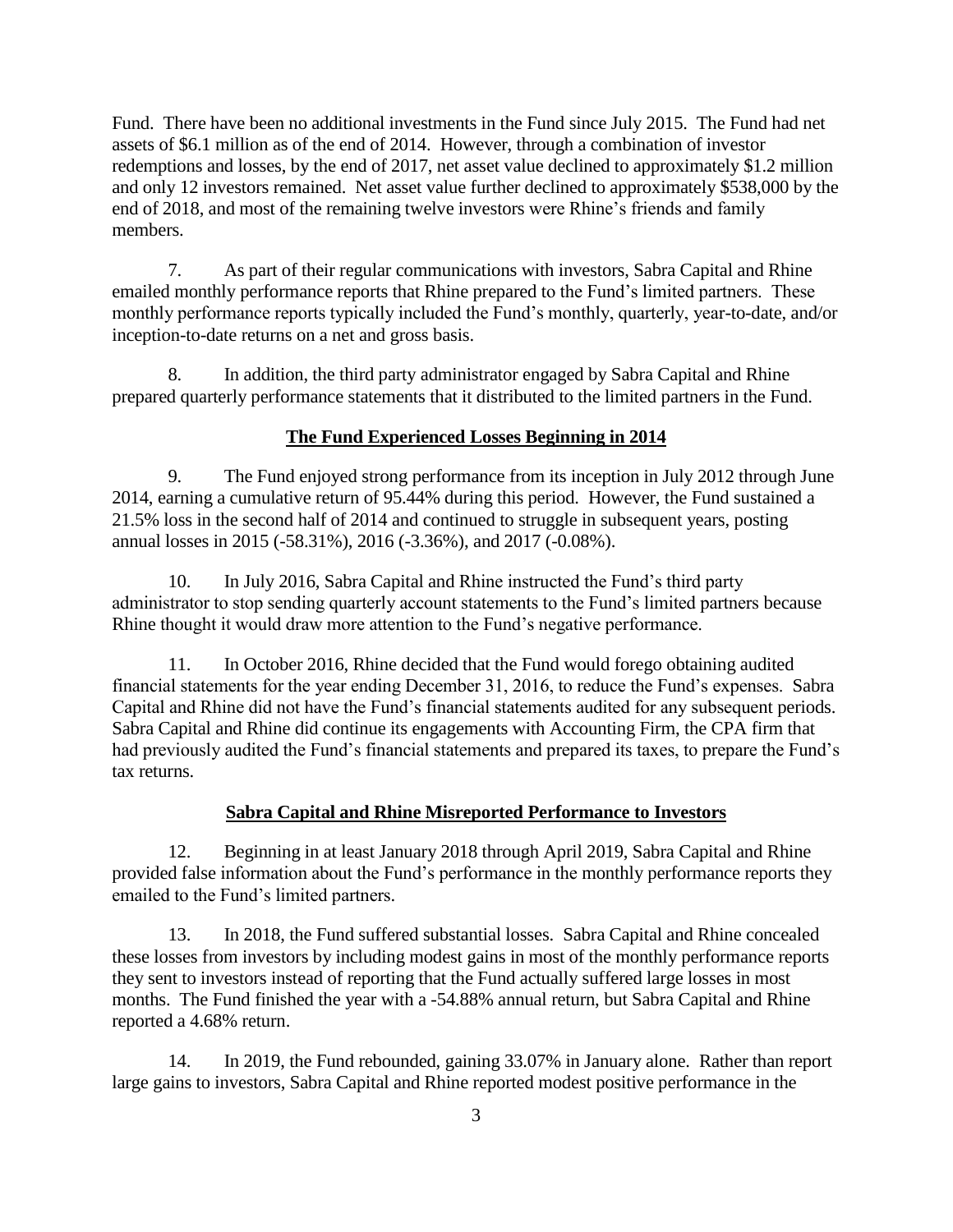monthly performance reports to shrink the gap between actual and reported cumulative returns they created by overstating performance in 2018. From January 2019 to April 2019, the Fund gained 42.34%, but Sabra Capital and Rhine reported a return of 4.03% to investors in the monthly performance reports.

15. In the aggregate, from January 2018 through April 2019, the Fund had a net loss of 35.78%, but the monthly performance reports reflected a total return of 8.90% during that period. The Fund did not pay Sabra Capital or Rhine the management fees accrued during this period.

## **Sabra Capital and Rhine Made Additional Misrepresentations to Investor A**

16. Sabra Capital and Rhine also provided false monthly capital balance information to an investor ("Investor A") that periodically requested this information throughout 2018 and early 2019. During this period, the capital balance Rhine provided significantly overstated the value of Investor A's capital balance each month by at least 20% and as much as 58.4%.

17. In May 2018, Investor A's third party administrator requested the Fund's audited financial statements for 2017. Rhine told Investor A's third party administrator that the Fund did not have its financial statements for 2017 audited to save money, but that Sabra Capital and Rhine planned to obtain an audit of the Fund for 2017 and 2018 in the following year.

18. The following year, in May 2019, Investor A, Investor A's third party administrator, and Accounting Firm, which was Investor A's auditor, requested the Fund's audited financial statements for 2018. On May 29, 2019, Sabra Capital and Rhine provided what they purported were the Fund's audited financial statements for the year ended December 31, 2018, which included a falsified audit report that was supposedly prepared by Accounting Firm. But Sabra Capital and Rhine did not engage Accounting Firm to audit the Fund's financial statements. Instead, Rhine prepared the audit report and the financial statements himself. The falsified audited financial statements overstated performance and misrepresented other information in the Fund's financial statements to conceal the earlier misrepresentations in the monthly performance reports that Rhine and Sabra Capital had provided to the limited partners.

19. Accounting Firm quickly deduced that the audited financial statements were fabricated.

20. On May 30, 2019, Accounting Firm confronted Sabra Capital and Rhine about the Fund's falsified audited financial statements. Rhine falsely claimed that he himself did not prepare the falsified audited financial statements and that he inadvertently sent the falsified audited financial statements to Investor A. Rhine convinced Individual A, his subordinate at the public company for which he works and who had no involvement with the Fund, to tell Accounting Firm that Individual A had prepared the falsified audited financial statements for internal use only.

21. On June 4, 2019, Sabra Capital and Rhine informed Investor A that the Fund's financial statements were not audited for the year ended December 31, 2018, and attempted to cover up their deception by stating that the falsified audited financial statements that Rhine provided in May 2019 were sent in error.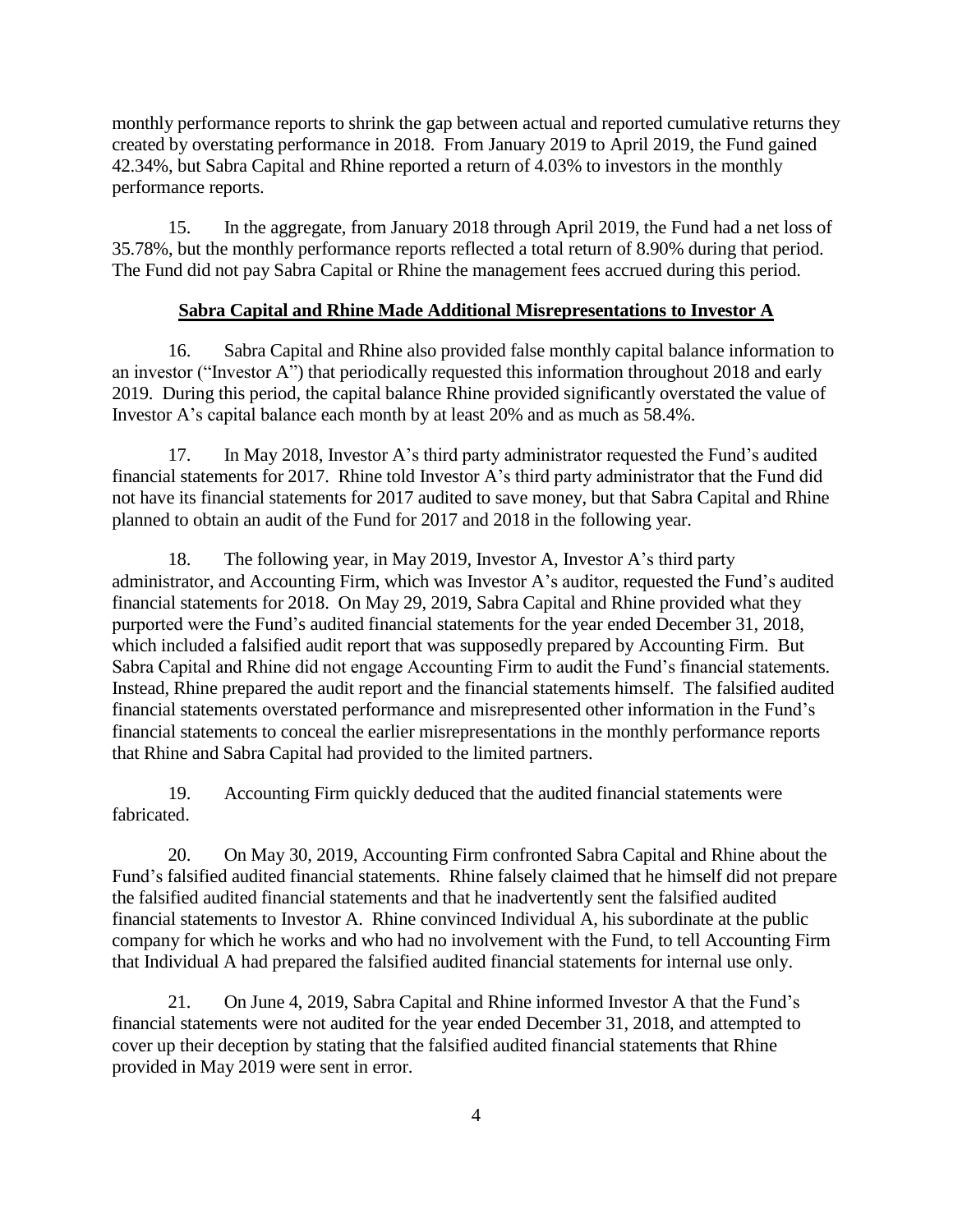22. By July 2019, Sabra Capital and Rhine decided to discontinue the operation of the Fund. Between July 2019 and October 2019, Sabra Capital and Rhine redeemed limited partners from the Fund, either in cash or through distributions of the Fund's securities. Rhine contributed his own money to the Fund to make cash distributions to two investors, who he redeemed at amounts that were consistent with the false monthly performance reports and exceeded the actual value of their holdings in the Fund. Distributions to other investors were less than what they would have expected based on the false monthly performance reports, but were consistent with their actual holdings in the Fund.

#### **Violations**

23. As a result of the conduct described above, Respondents willfully violated Section 206(4) of the Advisers Act and Rule 206(4)-8 thereunder, which prohibit fraudulent conduct by an investment adviser to an investor or prospective investor in a pooled investment vehicle.

### **IV.**

In view of the foregoing, the Commission deems it appropriate and in the public interest to impose the sanctions agreed to in Respondents' Offers.

Accordingly, pursuant to Sections 203(e), 203(f), and 203(k) of the Advisers Act, and Section 9(b) of the Investment Company Act, it is hereby ORDERED that:

A. Respondent Sabra Capital and Respondent Rhine cease and desist from committing or causing any violations and any future violations of Section 206(4) of the Advisers Act and Rule 206(4)-8 promulgated thereunder.

B. Respondent Rhine be, and hereby is:

barred from association with any broker, dealer, investment adviser, municipal securities dealer, municipal advisor, transfer agent, or nationally recognized statistical rating organization; and

prohibited from serving or acting as an employee, officer, director, member of an advisory board, investment adviser or depositor of, or principal underwriter for, a registered investment company or affiliated person of such investment adviser, depositor, or principal underwriter.

with the right to apply for reentry after five (5) years to the appropriate self-regulatory organization, or if there is none, to the Commission.

C. Respondent Sabra Capital is censured.

D. Any reapplication for association by Respondent Rhine will be subject to the applicable laws and regulations governing the reentry process, and reentry may be conditioned upon a number of factors, including, but not limited to, compliance with the Commission's order and payment of any or all of the following: (a) any disgorgement or civil penalties ordered by a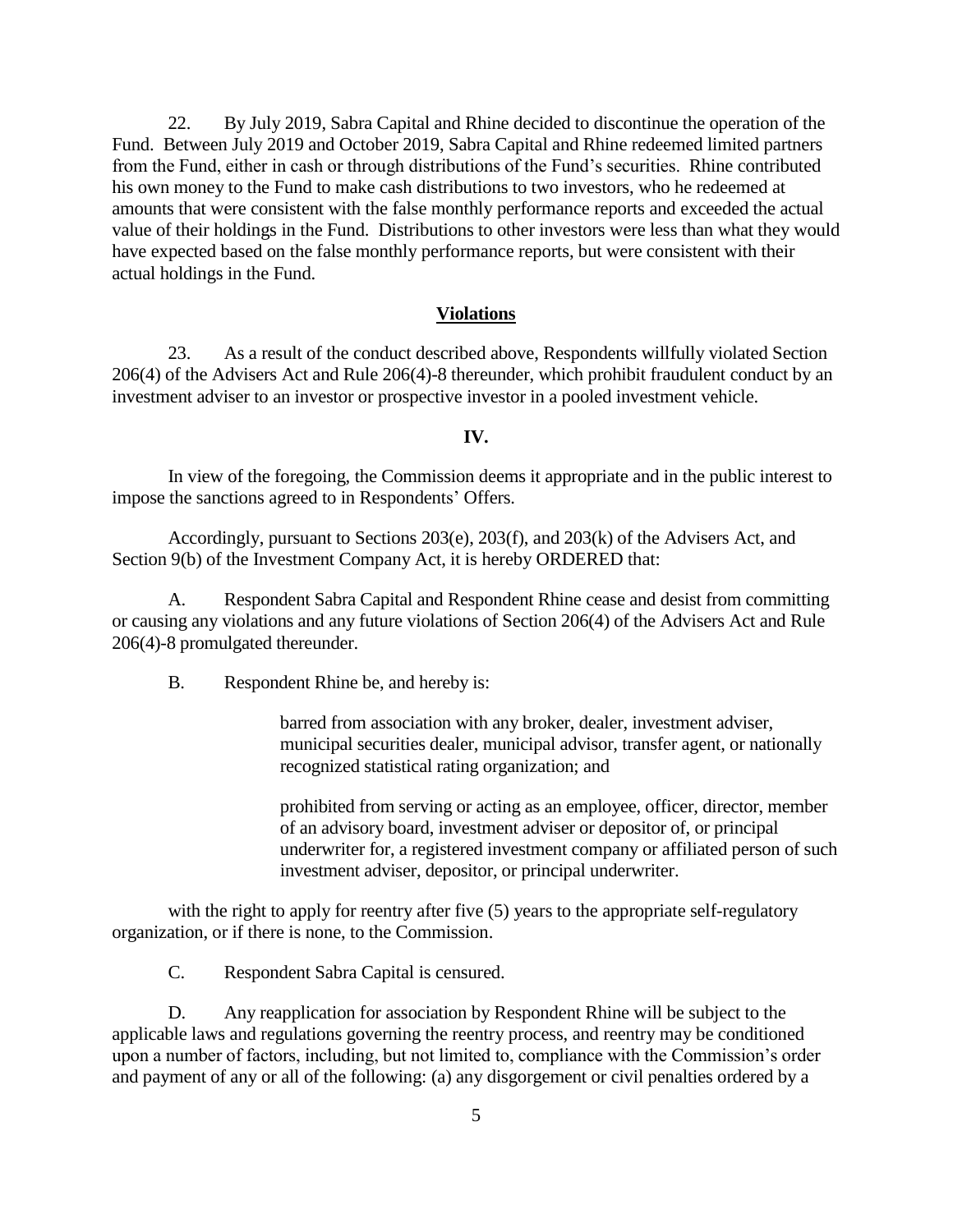Court against Respondent Rhine in any action brought by the Commission; (b) any disgorgement amounts ordered against Respondent Rhine for which the Commission waived payment; (c) any arbitration award related to the conduct that served as the basis for the Commission order; (d) any self-regulatory organization arbitration award to a customer, whether or not related to the conduct that served as the basis for the Commission order; and (e) any restitution order by a self-regulatory organization, whether or not related to the conduct that served as the basis for the Commission order.

E. Respondent Rhine shall pay a civil penalty of \$80,000 to the Securities and Exchange Commission. Payment shall be made in the following installments: \$20,000 within 10 days of the date of this Order, \$20,000 within 120 days of the date of this Order, \$20,000 within 240 days of the date of this Order, and \$20,000 within 360 days of the date of this order. Payments shall be applied first to post order interest, which accrues pursuant to 31 U.S.C. 3717. Prior to making the final payment set forth herein, Respondent Rhine shall contact the staff of the Commission for the amount due. If Respondent Rhine fails to make any payment by the date agreed and/or in the amount agreed according to the schedule set forth above, all outstanding payments under this Order, including post-order interest, minus any payments made, shall become due and payable immediately at the discretion of the staff of the Commission without further application to the Commission.

Payment must be made in one of the following ways:

- (1) Respondent Rhine may transmit payment electronically to the Commission, which will provide detailed ACH transfer/Fedwire instructions upon request;
- (2) Respondent Rhine may make direct payment from a bank account via Pay.gov through the SEC website at [http://www.sec.gov/about/offices/ofm.htm;](http://www.sec.gov/about/offices/ofm.htm) or
- (3) Respondent Rhine may pay by certified check, bank cashier's check, or United States postal money order, made payable to the Securities and Exchange Commission and hand-delivered or mailed to:

Enterprise Services Center Accounts Receivable Branch HQ Bldg., Room 181, AMZ-341 6500 South MacArthur Boulevard Oklahoma City, OK 73169

Payments by check or money order must be accompanied by a cover letter identifying Rhine as a Respondent in these proceedings, and the file number of these proceedings; a copy of the cover letter and check or money order must be sent to Jeffrey Shank, Division of Enforcement, Securities and Exchange Commission, 175 W. Jackson Blvd., Ste. 1450, Chicago, Illinois 60604.

F. Amounts ordered to be paid as civil money penalties pursuant to this Order shall be treated as penalties paid to the government for all purposes, including all tax purposes. To